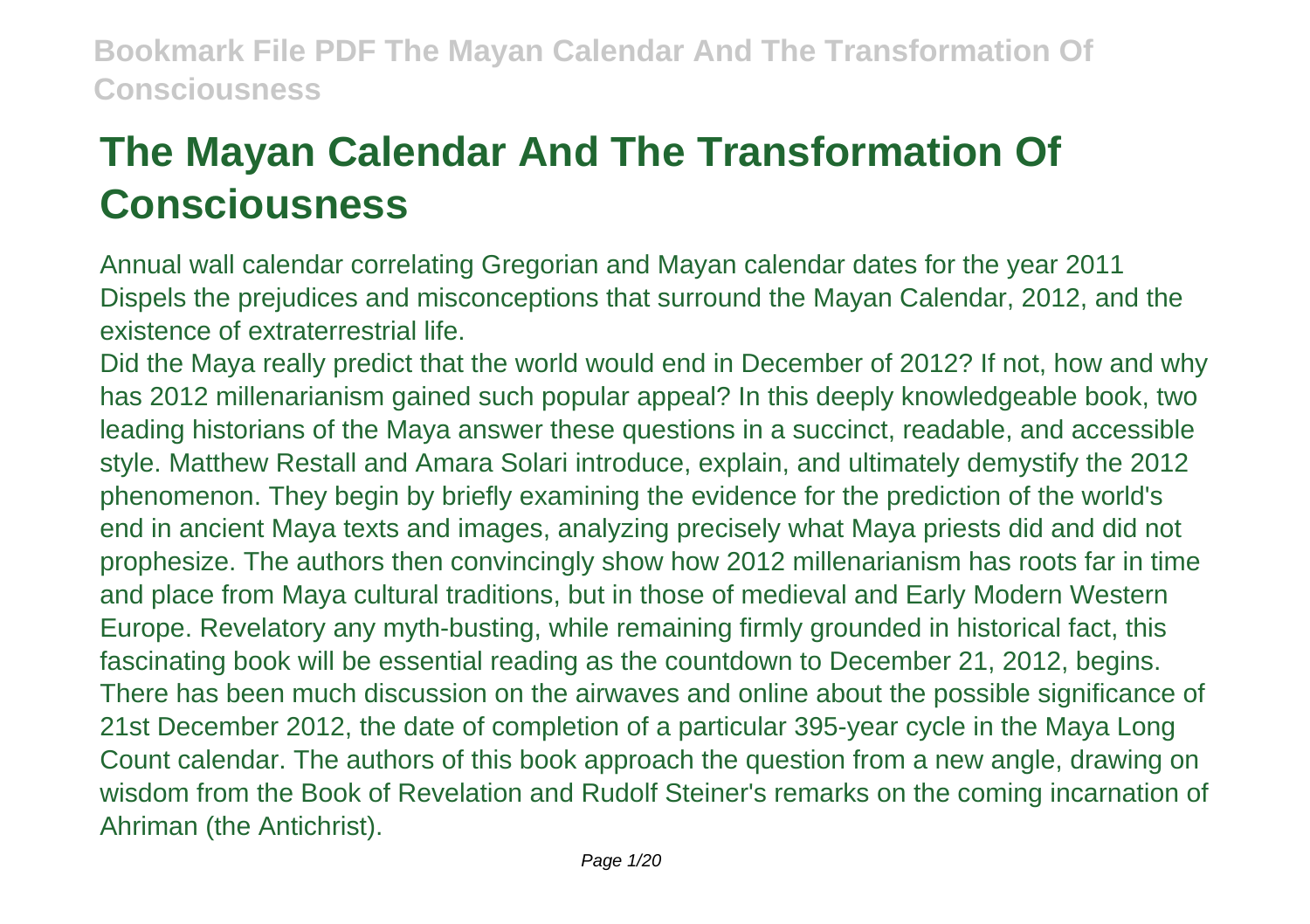A guide to aligning your life with the frequencies of the Nine Waves of Creation • Explains the quantum physics behind the Waves of the Mayan Calendar system and how their holograms shape the human mind • Shows how throughout history each revolution in human consciousness has been driven by the activation of one of the Nine Waves of Creation • Reveals how we can consciously work to deactivate the negative patterns of the Sixth Wave and manifest the unity consciousness of the Ninth Wave In the past few years the world has witnessed changes in social consciousness whose sudden development the ruling scientific paradigm has not been able to explain. These changes correspond with the activation of new Waves of Creation emanating from the center of the universe that influence human thinking. From the Big Bang to the present, these Waves guide the evolution of the universe and, through their holographic resonance with the human mind, profoundly shape revolutions in religion, technology, economy, and social consciousness. Presenting a quantum-holographic perspective on world history and human consciousness, Carl Calleman explains the quantum physics behind the Waves of the Mayan Calendar system and how these Waves allow us to understand the shifting eras on Earth as well as the possibilities of the future. He describes how, prior to the activation of the 6th Wave in 3115 BCE, our social systems were based on a unified cosmic order, but the hologram of this Wave shifted society to an all-consuming focus on Good and Evil, leading to the rise of patriarchal religious structures, slavery, and warfare. He explores how later Waves and their new holograms helped humanity survive the negative effects of the 6th Wave, such as the Industrial Revolution of the 7th Wave and the Digital Revolution of the 8th Wave. In 2011, the 9th Wave was activated, bringing with it an accelerated push for a more egalitarian world, a rising awareness of unity consciousness, and Page 2/20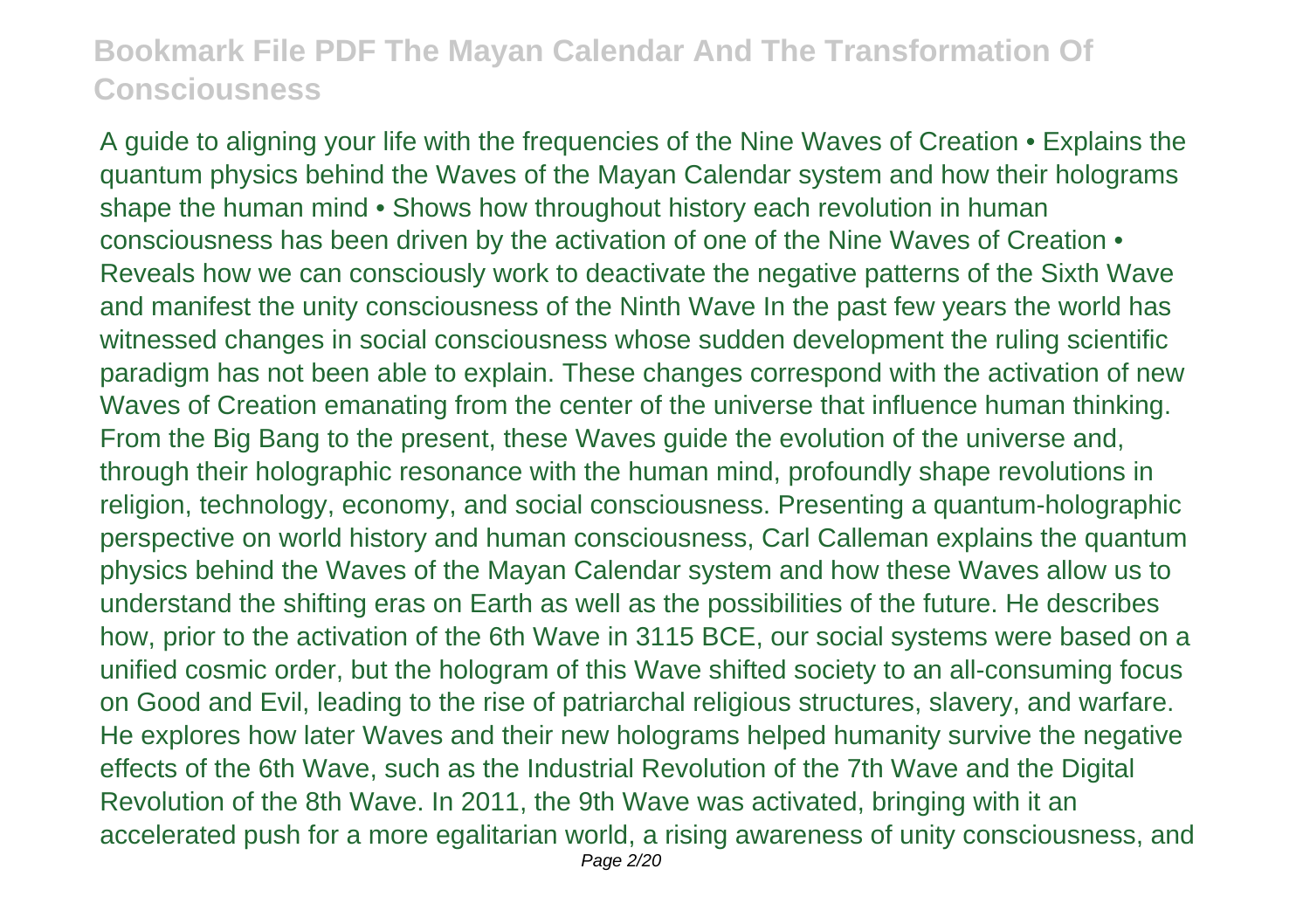access to the full power of all Nine Waves of Creation. Calleman explains how our individual resonance with each Wave plays a role in the quality of our lives and how we must consciously work to resonate with the higher Waves. Revealing how we can become quantum activists in a holographic world by aligning with the 9th Wave, the author shows how we each can help manifest the destiny of humanity hinted at in ancient texts.

Crocodile Goes Out is a delightfully illustrated tale of the Day Lords of the Mayan Calendar that captures both the whit and wisdom of this ancient people. Written in English and Spanish, with Mayan glyphs, Crocodile Goes Out is a wonderful way to introduce children to the fascinating world of the Maya while honing their English and Spanish reading skills. Crocodile Goes Out brings the Day Lords who circle the sacred calendar of the Maya to life. Page by page, as the story unfolds, readers learn the English, Spanish and Maya names of these deities and gain insight into their vital role in the everyday life of the Maya. The twenty Day Lord glyphs of the Tzolkin calendar always follow the same cyclical order. The story in this book was created as a devise for remembering the twenty glyphs of the Mayan Calendar in proper order. Unlike Christian rectangular calendars, the calendars of the Maya are circular in design, without defined beginning or end. Scholars currently start the cycle with Crocodile and end it with Sun as has been done in this book. Because the World of the Maya spreads over vast areas, it is continuously influencing and being influenced by other cultures with differing languages and artistic traditions. Thus, Day Lord names and symbols used to depict them vary by region and when the symbols were carved, painted or embroidered. This book endeavors to remain true to the style of the ancient glyphs while creating images that effectively convey their sacred meaning.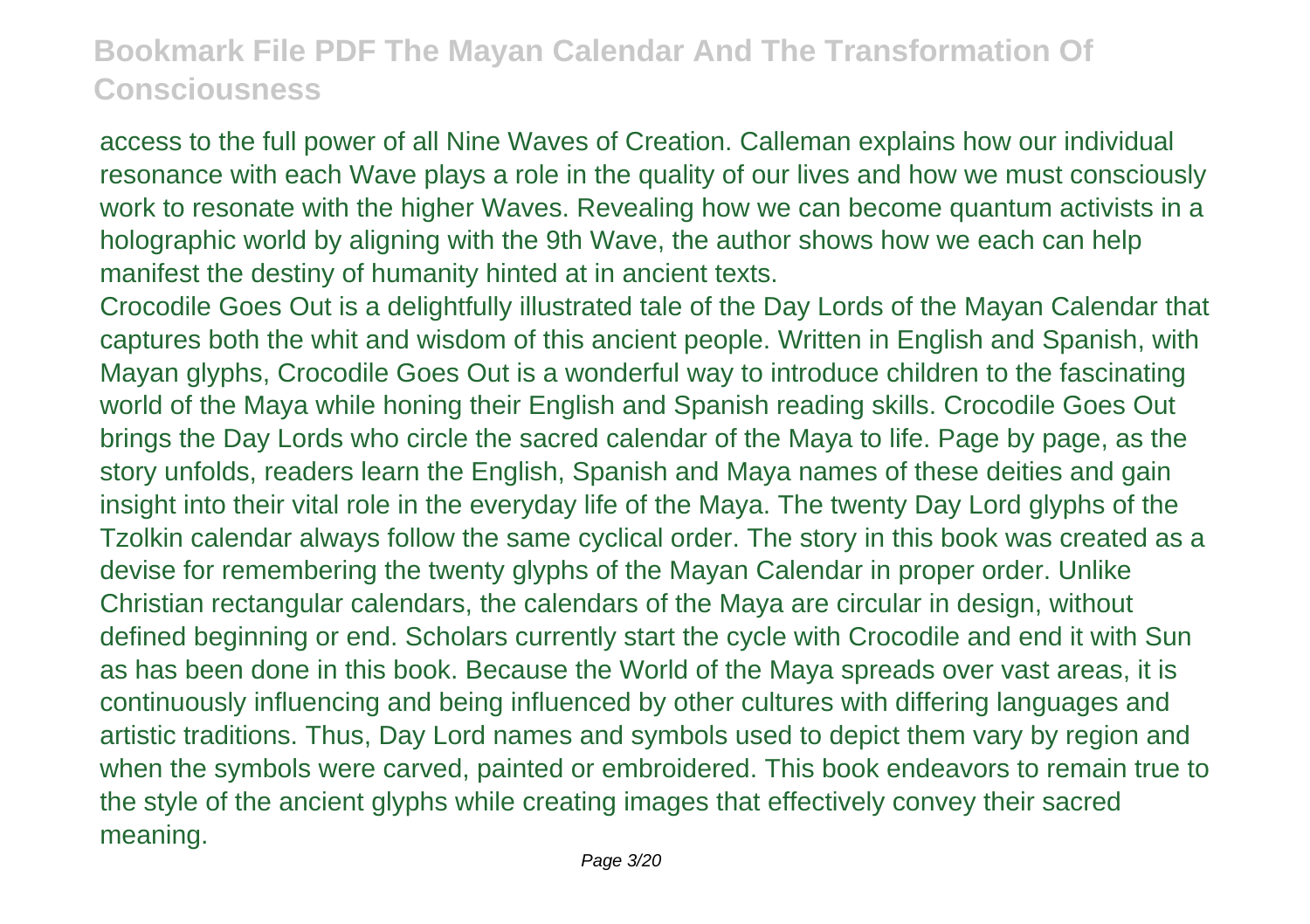Draws on the latest scientific research and theories, as well as writings of a variety of ancient civilizations, to explore the belief that the year 2012 has been pinpointed as a cataclysmic year in human history, offering an authoritative study that assesses how close the planet and humankind are to extinction. Reprint. 40,000 first printing.

The Mayan Calendar and the Transformation of ConsciousnessSimon and Schuster You've noticed lately -- haven't you? -- that for the past few years, UFOs and phenomena in the skies are all over the place. Well, hold on to your hats! You can be pretty sure this is only going to increase in its frequency in the skies. In this book, you'll be able to read a little bit about who the beings in the UFOs are, where they're from, why they're here, and so on. In the future, it won't just be airplane pilots reporting on these things. You'll be talking about it among yourselves because regular folks just like you will be seeing these ships. This time, don't keep it quiet. Just talk about it with your neighbors or your friends online. It gives other people permission to believe what they saw. People have been taught, you know, not to believe what they see. So you can believe it -- it's real.

Discover What the Prophecy of 2012 Means for Your Life According to the Mayan Elders, at the moment of birth every human being is given a destiny. Our life challenge is to develop ourselves and our skills in order to fulfill this destiny, thus fueling our individual contribution to the planet. At the heart of The Book of Destiny is the sacred Mayan calendar, an extraordinary tool that allows the reader to discover this destiny, along with one's special Mayan symbol, origin, as well as the protection spirits that accompany them through life. Poetically narrated, the book describes how the calendar contains the scientific legacy of the Mayan people, preserved and transmitted over the centuries through oral tradition and written texts. Written at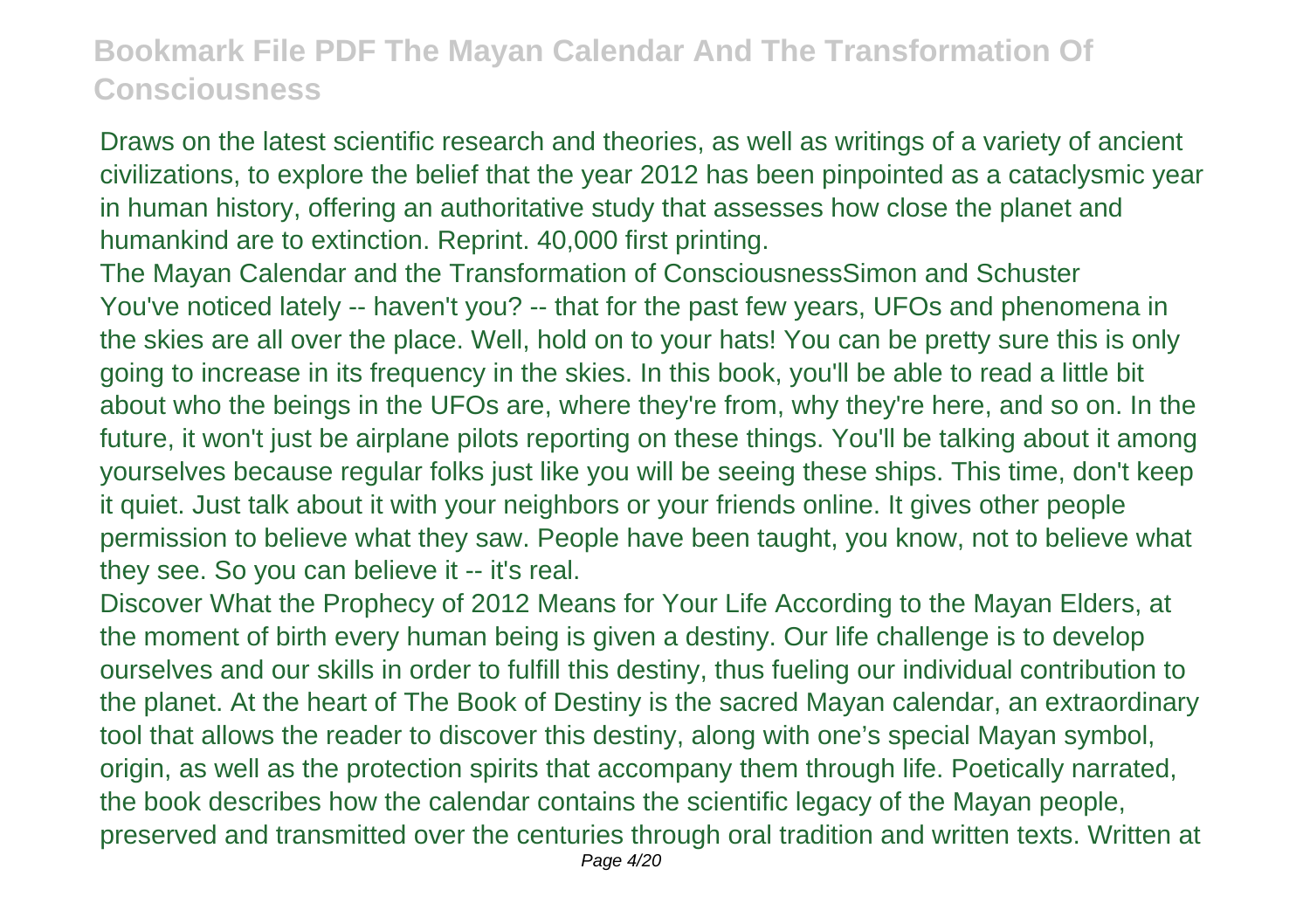the request of the Mayan Elders, by member of the Guatemalan Elders Council and Mayan Priest Carlos Barrios, The Book of Destiny is a tool to help people understand their life purpose and to use this profound knowledge to make the best of their time on earth.

The Mayan calendar was one that calculated the end of the world. It once brought historians, philosophers and thinkers fear of the coming doom. In this book, however, we are going to look at the topic objectively. We are not going to focus on the prophecies. We are only going to appreciate the fact that the Mayans were very advanced of their time. Read history books today!

A contemporary and practical guide to Mayan astrological techniques • Discusses the logic and meaning of the 20 day-signs of the Mayan calendar • Explains the many cycles of Mayan astrology, such as the 9-day cycle of the Night Lords and the 13-day trecena • Contains extensive tables of Mayan astrological data, allowing readers to cast their own Mayan horoscopes How to Practice Mayan Astrology presents a contemporary guide to one of the most sophisticated astrological systems ever developed. Like other ancient peoples, the Maya looked to the cycles of the planets as markers of time and designators of order. The predictable cycles they observed became codified in the Mayan calendar and astrological system as a way of organizing the seeming chaos of human life. Mayan astrology is based on 20 named days that are cycled 13 times to create a 260-day calendar, the Tzolkin. The authors explain the symbolism, logic, and meaning of the 20 day-signs; how these signs reflect 260 possible personality types; and how they can be used for divination. They also explain the important role of the Four Directions and the planet Venus in one's personality matrix and life issues. Included are extensive, easy-to-use tables of Mayan astrological data, allowing readers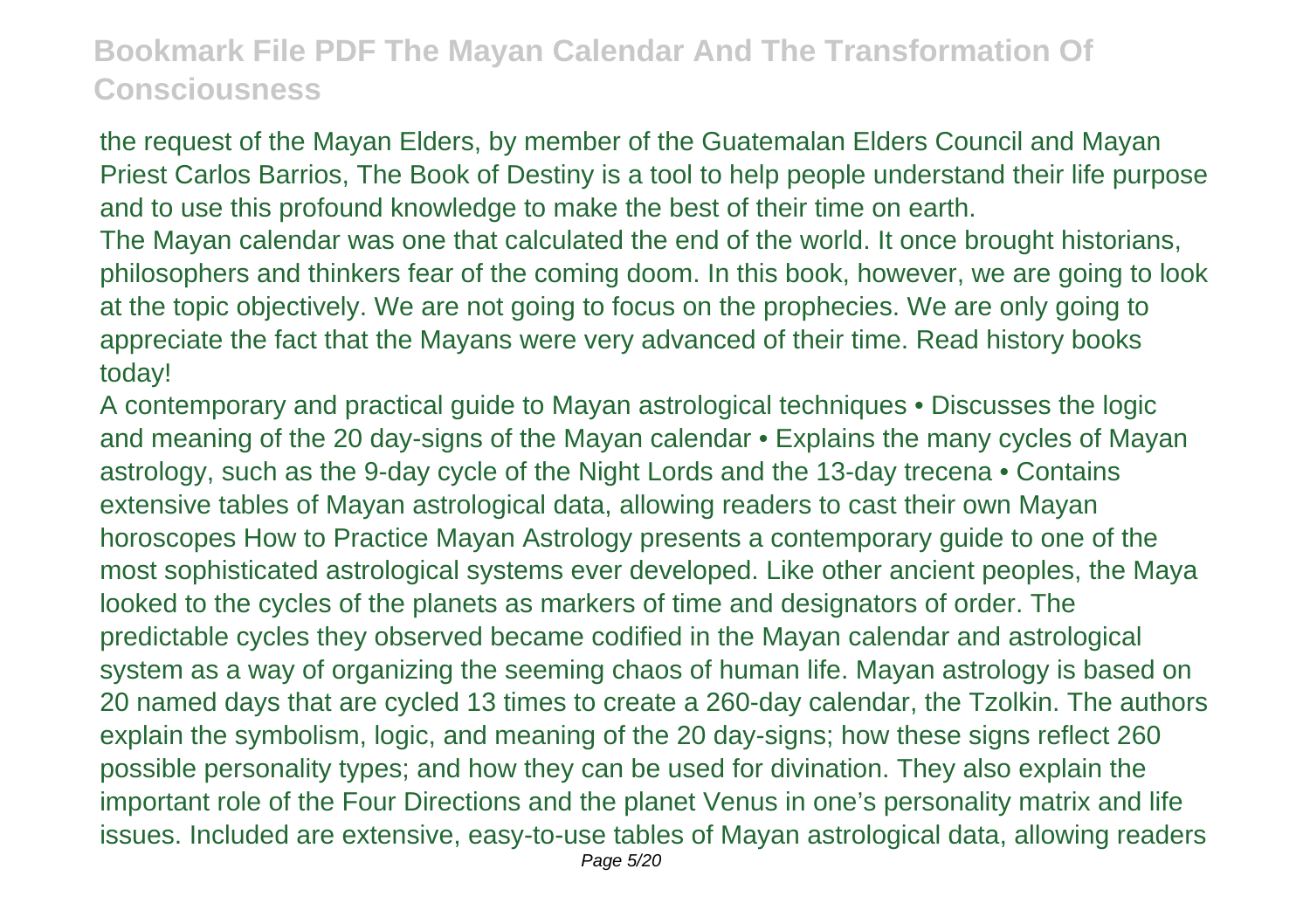to determine their day-signs, to see how these signs are also influenced by the cycle of the Night Lords and the 13-day trecena, and to cast their own horoscopes. "Mayan Calendar Astrology: Mapping Your Inner Cosmos" is the quintessential handbook to help you understand the art of Mayan astrology and how to harness it for a profound illumination of your personal lifepath. If you liked "Jaguar Wisdom," this book will take you even deeper into the powerful insights that Mayan astrology can offer, whether you're a seasoned expert or just a beginner. Included in the book are: - Complete information about the day signs and numbers - The importance of the Year Lord - The Mayan Destiny chart (also known as the Mayan Cross) - The complete nine-sign horoscope - Solar and lunar cycles - A unique method for determining the phases of human life - The personal compatibility matrices embedded within the Tzolk'in - A little-known technique for assessing human relationships by combining two horoscopes into a composite chart - Calendar diagrams and horoscope templates - A powerful and meditative technique called the "Path of Feathered Serpent," based on our own "personal lunar month" and designed, through a series of guided meditations, to awaken the koyopa or inner lightning we all possess. REVIEWS: "I am profoundly grateful to Kenneth Johnson for sharing his experientially based understanding of the Tzolk'in in this remarkable book. As a long-time lover of the Mayan world, 'Mayan Calendar Astrology' finally opened my eyes to the subtle workings of the 260-day calendar and led me to embrace it as a genuine path to self-understanding. The author's work is based upon his years of work with several aj q'ijab' in the Guatemalan highlands, primarily in Momostenango, the important center for contemporary Mayan calendar knowledge. Johnson's explanations of the significance of the 13 numbers, the Mayan Destiny chart, the Year Lords, and the Path of Feathered Serpent are Page 6/20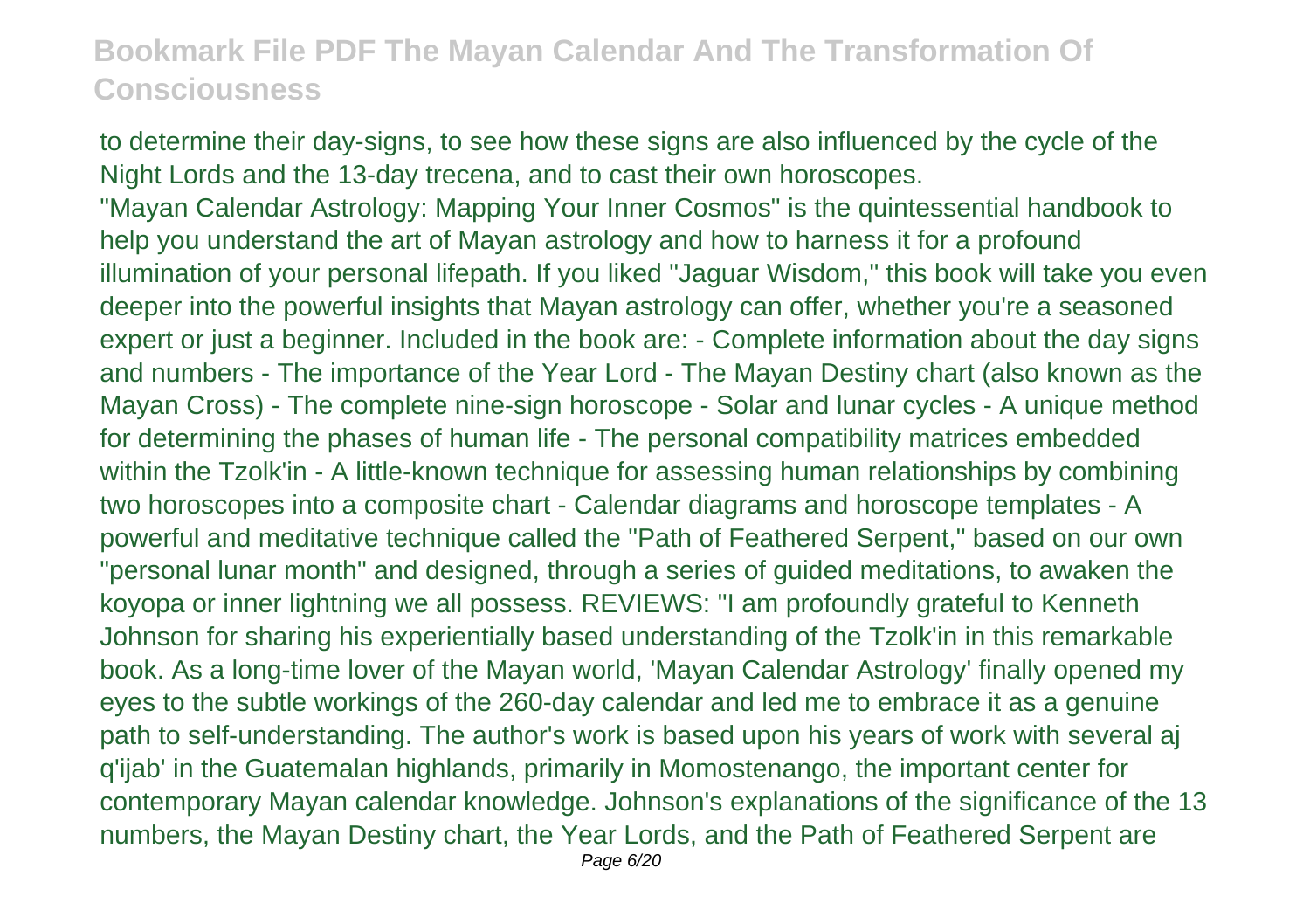unique in popular literature and will enrich the understanding of even dedicated scholars." - Robert Sitler, PhD, Director, Latin American Studies, Stetson University Mayan daykeeper Hunbatz Men reveals the multi-calendar system of the Maya that guided the lives of his ancestors and how it can guide us today • The first book to reveal the secrets of the Mayan Pleiades calendar: the Tzek'eb • Explains how the Maya used their astronomical knowledge to guide their lives on Earth The Mayan Calendar has taken on special prominence with the imminent arrival of 2012, a date that many claim is the end of that calendar. However, as Mayan elder and daykeeper Hunbatz Men shows, the cosmological understanding of his ancestors was so sophisticated that they had not one, but many calendars, each based on the cycles of different systems in the cosmos. In this book he reveals for the first time the Tzek'eb, or Pleiades, Calendar of 26,000 years, which charts the revolution of our solar system around Alcyone, the central star of the Pleiades system. He also discusses the K'uuk'ulcan Calendar of the 4 seasons of the solar year and the wheel of the K'altunes Calendar, which is composed of 13 cycles of 20 years each that form a calendar of 260 years. In traditional Mayan culture the computation of time was not determined by simple economic or social motives. The calendars served the higher purpose of synchronizing the lives of human beings and their societies to the great cosmic pulsation, to the rhythm of the annual seasons, and to the other cycles that dictate changes upon Earth. Mayan understanding of the cosmic cycles was so exact that this knowledge could be used to influence all stages of life--from planning when to conceive (parents could choose not only the sex of their child but its vocation and future destiny) to plotting out the course of the entire society. Pyramids played a crucial role in applying this wisdom because, as Hunbatz Men shows, they were able to produce and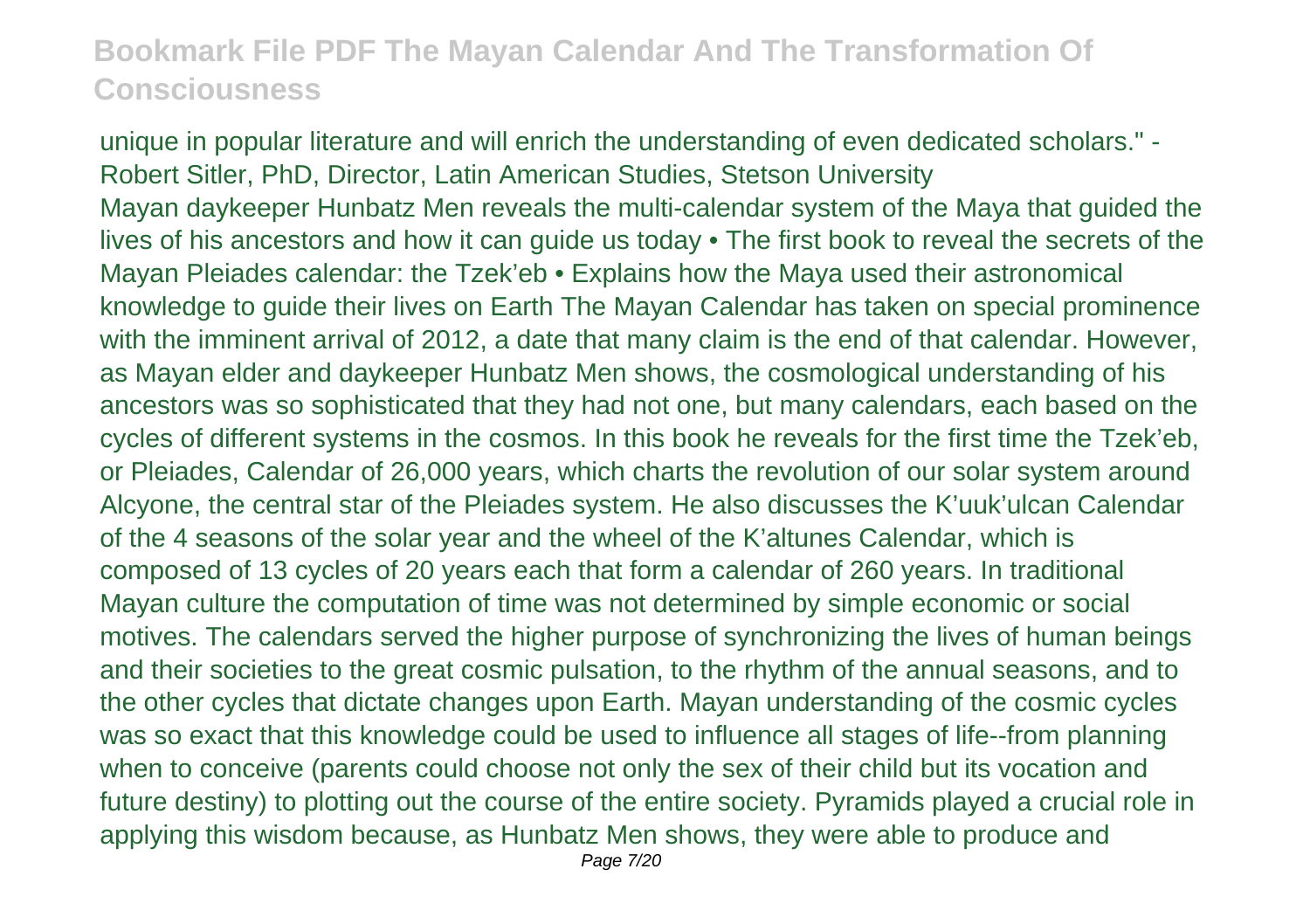transform energy in accordance with the cosmic cycles charted by the calendars. This book reveals for the first time the wisdom of the multi-calendar Mayan system and how it can help guide our modern world.

New Book Bridges Ancient Wisdom with Modern Technology! The ancient wisdom ascribed is found behind the creation of a 500-year-old artifact, the Aztec Calendar. To the Natives it was Teoilhuicatl Apaluaztli Ollin Tonal Machiotl meaning the Great and Venerable Mechanism of the Universe. Dr. Randall C. Jimenez, a former San Jose State University educator, and Richard B. Graeber, an engineering documentation specialist, have collaborated to create the first Technical Manual for the Aztec Calendar ever produced. [Note: The Aztec name was given to the Mechican Indians (ch as in chevron; sometimes spelled Mexican) by the writer W. H. Prescott in the early 19th century.] The Aztec Calendar Handbook, involving thousands of man-hours of effort to create, takes a blueprint style approach to a Historical Reference primer. Illustrated with over 150 technical drawings showing enlargement details, cut-away views, and computer-generated art, this new guidebook has been called the "ultimate" Aztec Calendar reference treatise. Distilled from over 240 sources and quoting direct eyewitnesses from the 1500's, it further includes a glossary of over 230 native words. This attractive book is made with parchment paper and has a leather-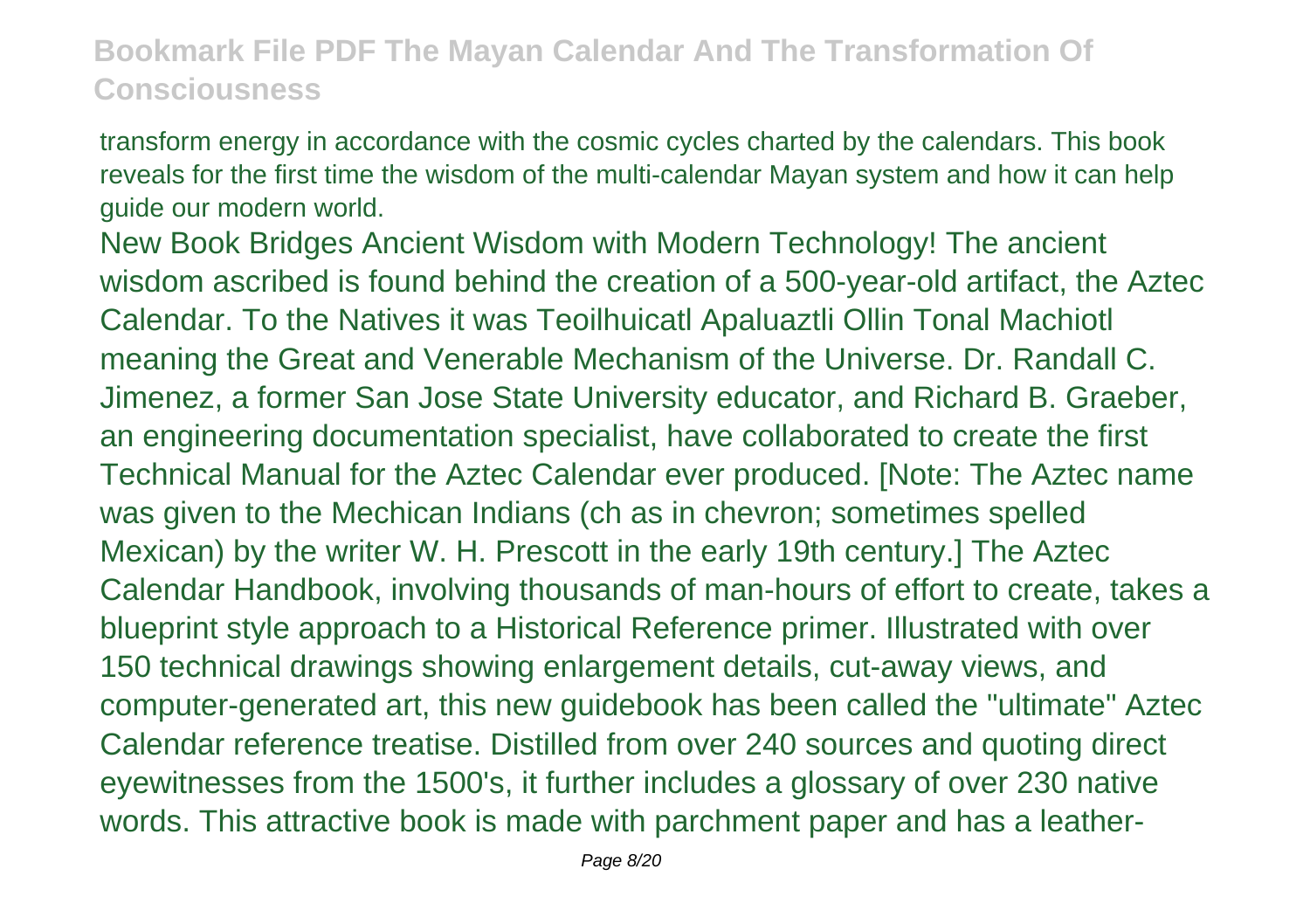grained cover, making it resemble an ancient manuscript.The research for writing the Aztec Calendar Handbook was assisted by custom software to convert Native date designators into our modern calendar dating system. In this way, a researcher is able to convert and track the dates of events from surviving native history books, known as codices. Mountains of information could be processed more efficiently and accurately when correlating indigenous dates. Inversely, a Julian date can also be converted into the Mayan long-count system. It is then possible for the Mechican calendar-labeling scheme to be transposed over the count to generate a person's Aztec tonallo or spiritual name from their birth date. According to Native tradition, our current long-count cycle will be complete on the winter solstice 2012. A long-count cycle, credited to the Olmec/-Maya, is 5125 years and started in the year 3113BC. No one is really sure what will happen when the cycle ends, but the material in this book offers a solid foundation for figuring it out. By looking at myths, legends & history with an Aztec's perception of God, this new Manual provides needed answers to some important questions. Would you like to know about how and when the Maya influenced the design of the Aztec Calendar? Have you ever seen the Hopi version of the Plumed Serpent? Would you like to put the last 12,000 years into perspective? If so, then your library needs the Aztec Calendar Handbook. You will find yourself referring Page 9/20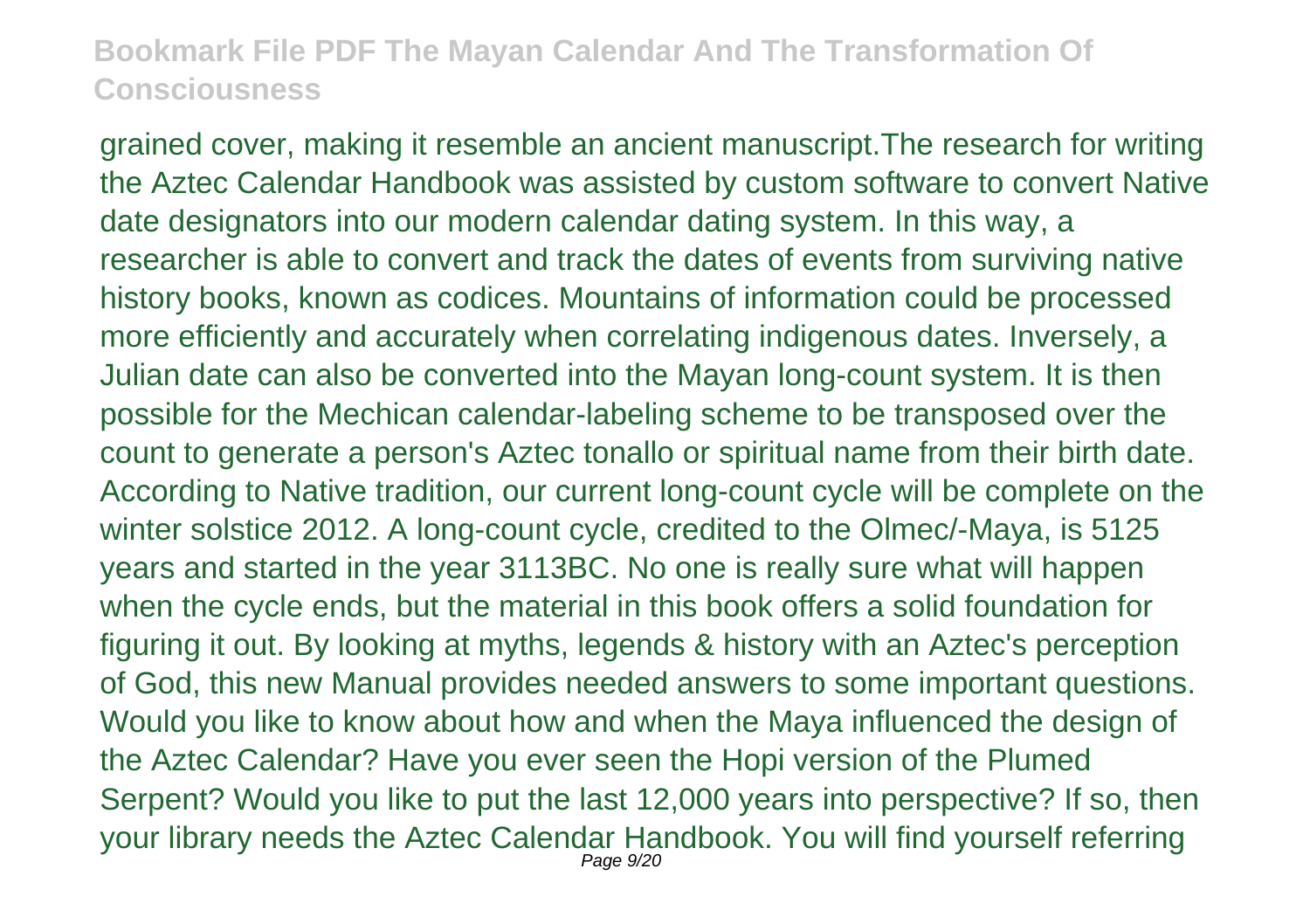to it over and over again. No stone has been left unturned. Bestselling author Barbara Hand Clow shows how the Mayan Calendar is a bridge to galactic wisdom that fosters personal growth and human evolution  $\bullet$ Unearths the meaning behind the calendar, its message for modern civilization, and what will happen when the calendar ends • Reveals how time acceleration is a manifestation of the acceleration of consciousness • By the author of The Pleiadian Agenda The Mayan Code is a deep exploration of how, as we approach the end of the Mayan Calendar, time and consciousness are accelerating, giving us a new understanding of the universe. Using Carl Johan Calleman's research, as well as the ideas of other Mayan Calendar scholars, Barbara Hand Clow examines 16.4 billion years of evolution to decode the creative patterns of Earth--the World Mind. These great patterns culminate in 2011, and then during 2012 major astrological influences will inspire us to attain oneness and enlightenment. The Mayan Code shows how the time cycles of the Calendar match important periods in the evolutionary data banks of Earth and the Milky Way Galaxy. These stages of evolution are converging during the final stage of the Calendar, the period between 1999 and 2011. War and territoriality, resource management and separation from nature, are all part of daily events we must process during these few short years: evidence of the tightening spiral of Page 10/20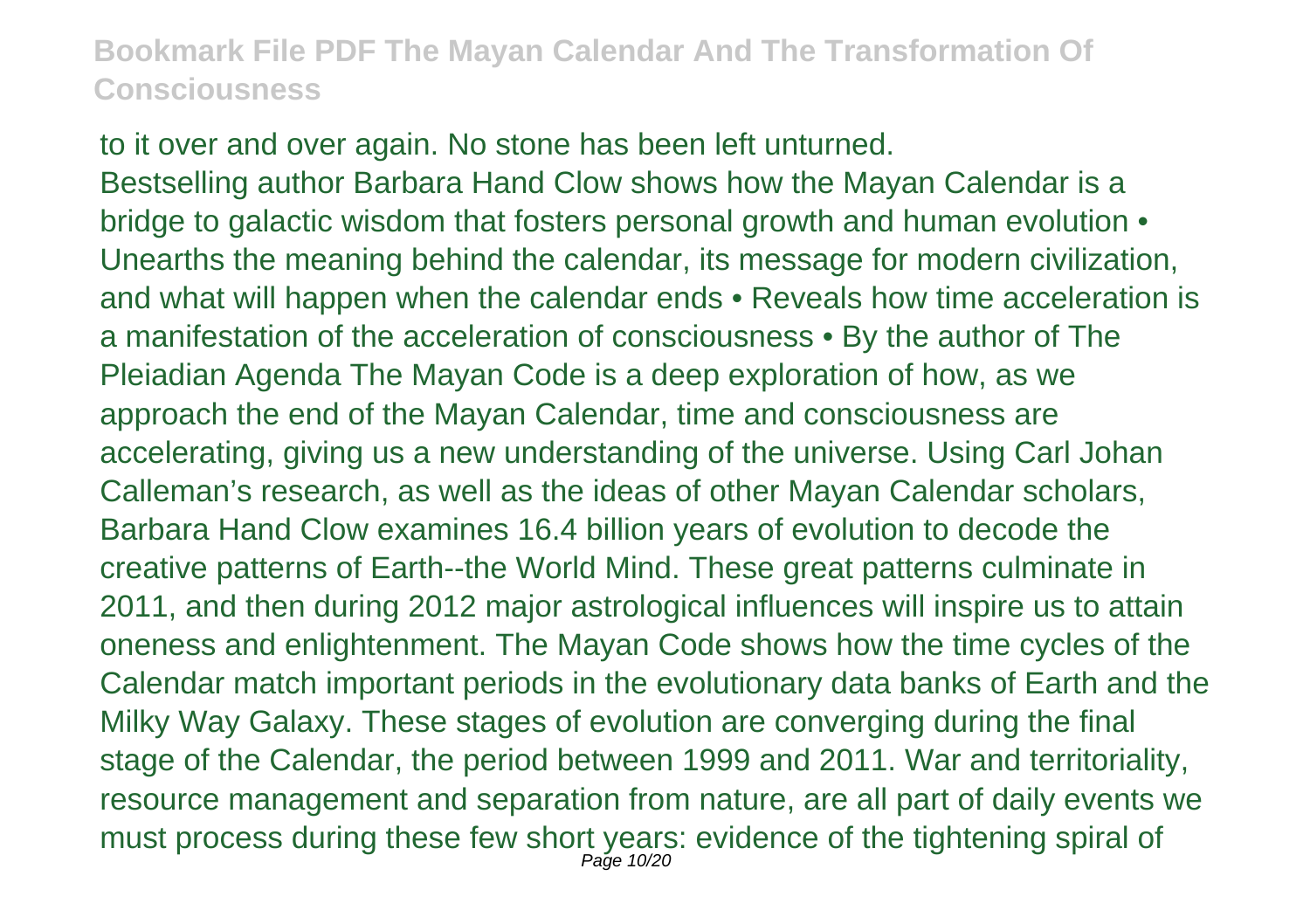time that we experience as time speeding up. Barbara Hand Clow counsels that our own personal healing is the most important factor as we prepare to make this critical leap in human evolution--now referred to as the awakening of the World Mind.

Does the end of the Mayan Calendar start the countdown to Judgment Day? Biblical and historical researcher David Montaigne concludes that this is the case. He says that the end of the Mayan Long Count is the official start of the Bible's seven-year tribulation-both were focused on the same astronomical events that occur from 2012 to 2019. The world as we know it will be gone by 2020. Texts from ancient India tell us about great cycles of destruction. The Egyptians told the same basic story with different names. The Maya reveal another version of the story, and were very clear about the timing of events from December 2012 to 2019. Your average American is no expert on these cultures, but most people do have a Bible at home-and the clearest details on what is about to happen can be found in the Bible, if you don't let someone else tell you which parts you should focus on. No, this isn't what you were taught in Sunday school. Religious leaders guide us between the raindrops of curious comments in the Bible. We are discouraged from focusing on the parts they say we weren't meant to understand. But if we stop glossing over these important passages we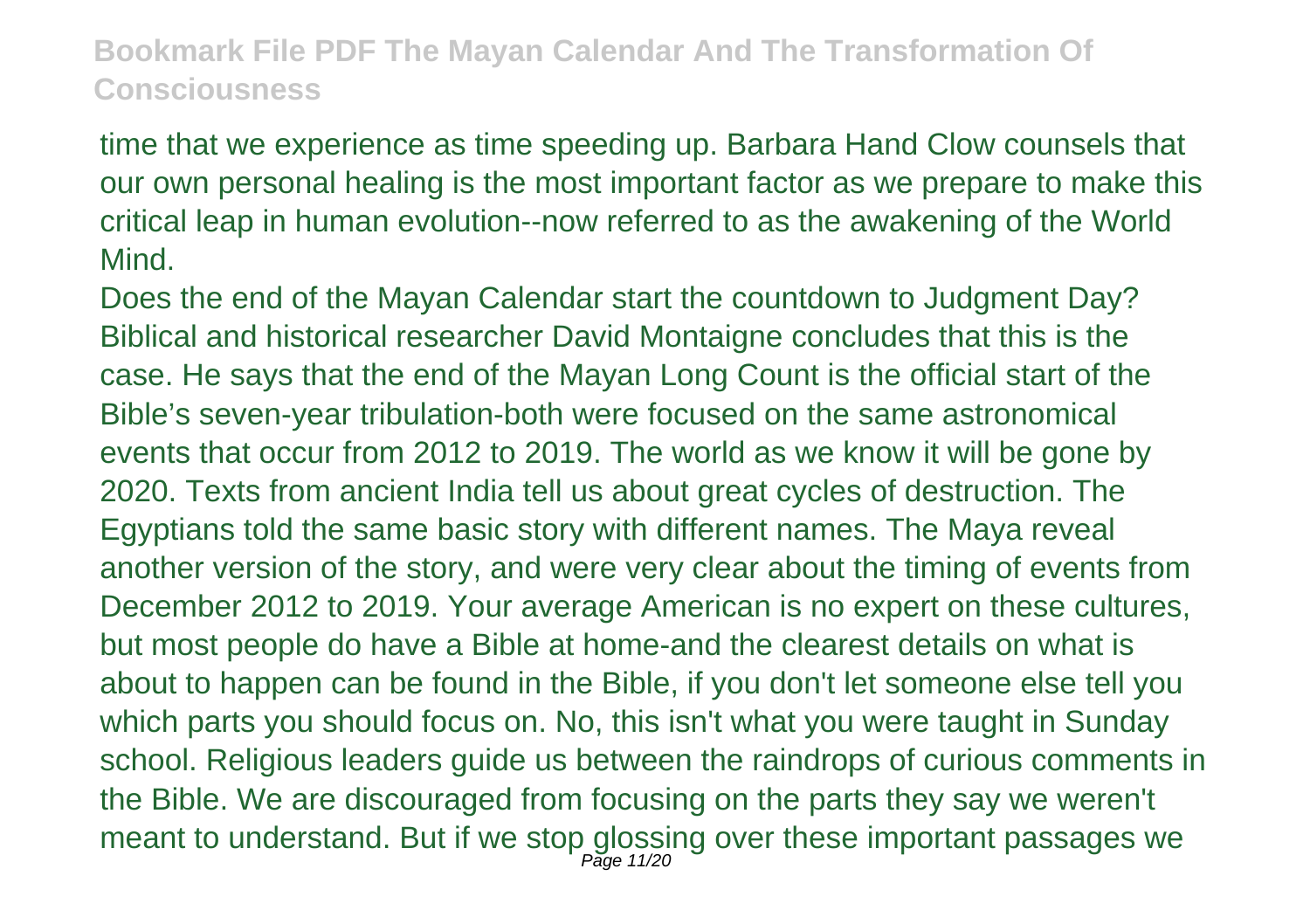will understand a flood of details about the End Times. Our "leaders" are not ignorant of these events. The elite already know what is about to happen and they have made preparations most rational people would not believe, because evidence is suppressed to avoid chaos. They want us to remain ignorant, or at least to believe that the details are secrets that cannot be known. But the coming events (and their timing) are not secrets. Years ago, this book's publication would not have been tolerated by those in power. But by now it doesn't matter muchtheir plans are not going to be interfered with at this point. Your plans, however, can still be formulated, if you make the choice to understand. Topics include: Bible Prophecy; Matthew 24:36- Knowing the hour and the day; The Mayan Calendar and Mythology; Pole Shifts; Galactic Superwaves; Ancient Egypt; Ancient India; World Mythology; The Georgia Guidestones; The real Star of Bethlehem and the exact birthday of Christ; Calculating the Second Coming, and Judgment Day; more.

The Book of Revelation tells of angels who fall from their heavenly estates. The Mayan calendar foretells the fall to some two hundred thousand years ago. The discord that followed sent repercussions to earth, arriving about nine thousand years ago when the first generation of the human race Israel emerged. By 4500 BC, an Agenda of a Snake from the fallen angels began to breed the biblical lines Page 12/20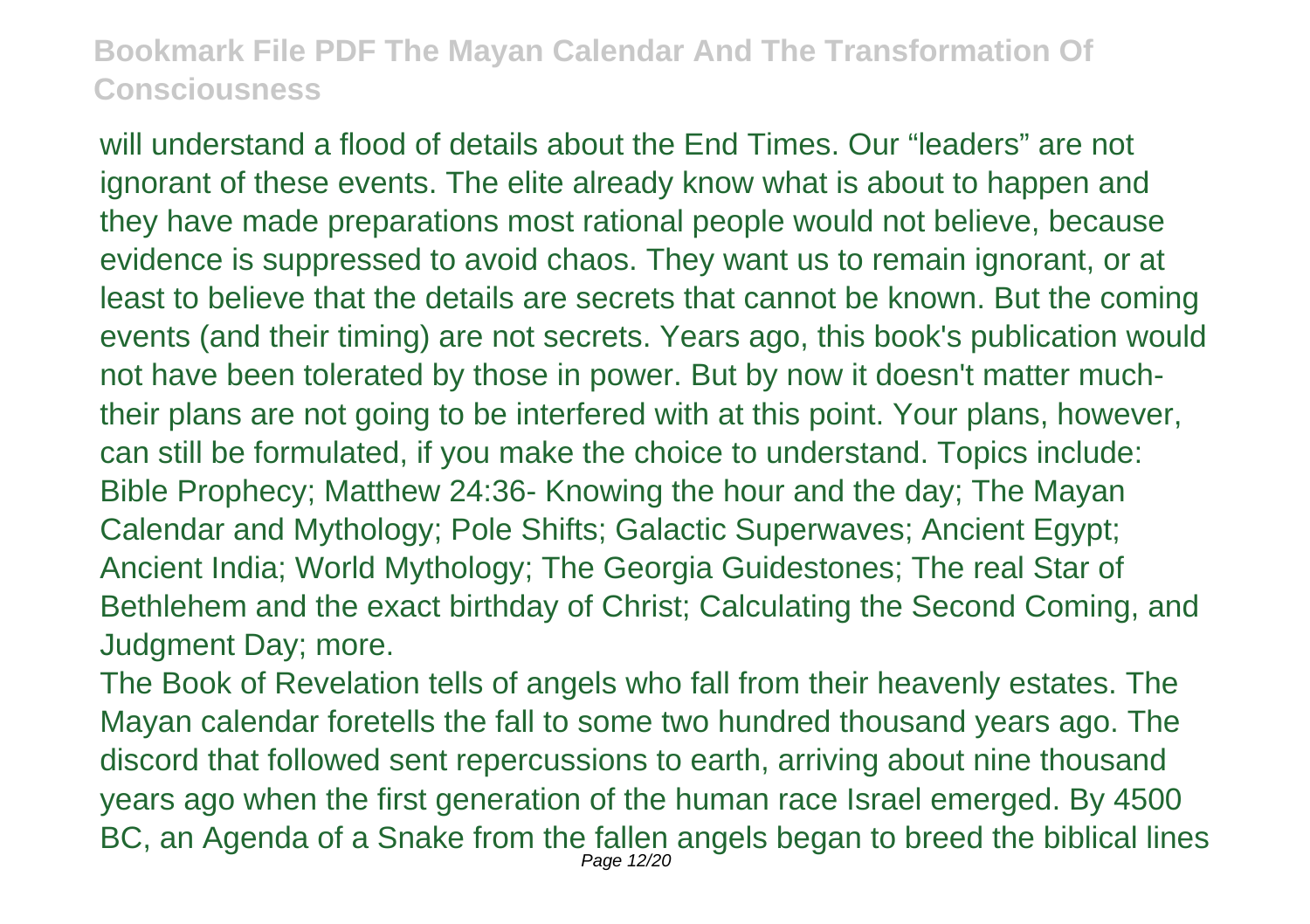of Cain and Seth. Soon, the third generation emerged, and the conditions man calls good and evil began proliferating on the earth. Man's spirit commenced through the spirit of the angel Michael, but today it remains trapped within the human mind. Six thousand years ago, the angels Michael, Ra, Viracocha, and Ra Agenda came to earth to free man's spirit by attempting to prevent the creation of the human race. Unsuccessful, they left earth, bequeathing the Mayan calendar, which contains information about the five Ages, to the Mayan people. The Ra Agenda reemerged by 1948 as the mysterious UFO that defied the laws of reality. They have come to secretly assist mankind through the approaching shift in human consciousness scheduled to occur in the fifth Mayan Age of Aquarius in the year 2040.

In Maya Political Science: Time, Astronomy, and the Cosmos, Prudence M. Rice proposed a new model of Maya political organization in which geopolitical seats of power rotated according to a 256-year calendar cycle known as the May. This fundamental connection between timekeeping and Maya political organization sparked Rice's interest in the origins of the two major calendars used by the ancient lowland Maya, one 260 days long, and the other having 365 days. In Maya Calendar Origins, she presents a provocative new thesis about the origins and development of the calendrical system. Integrating data from anthropology, Page 13/20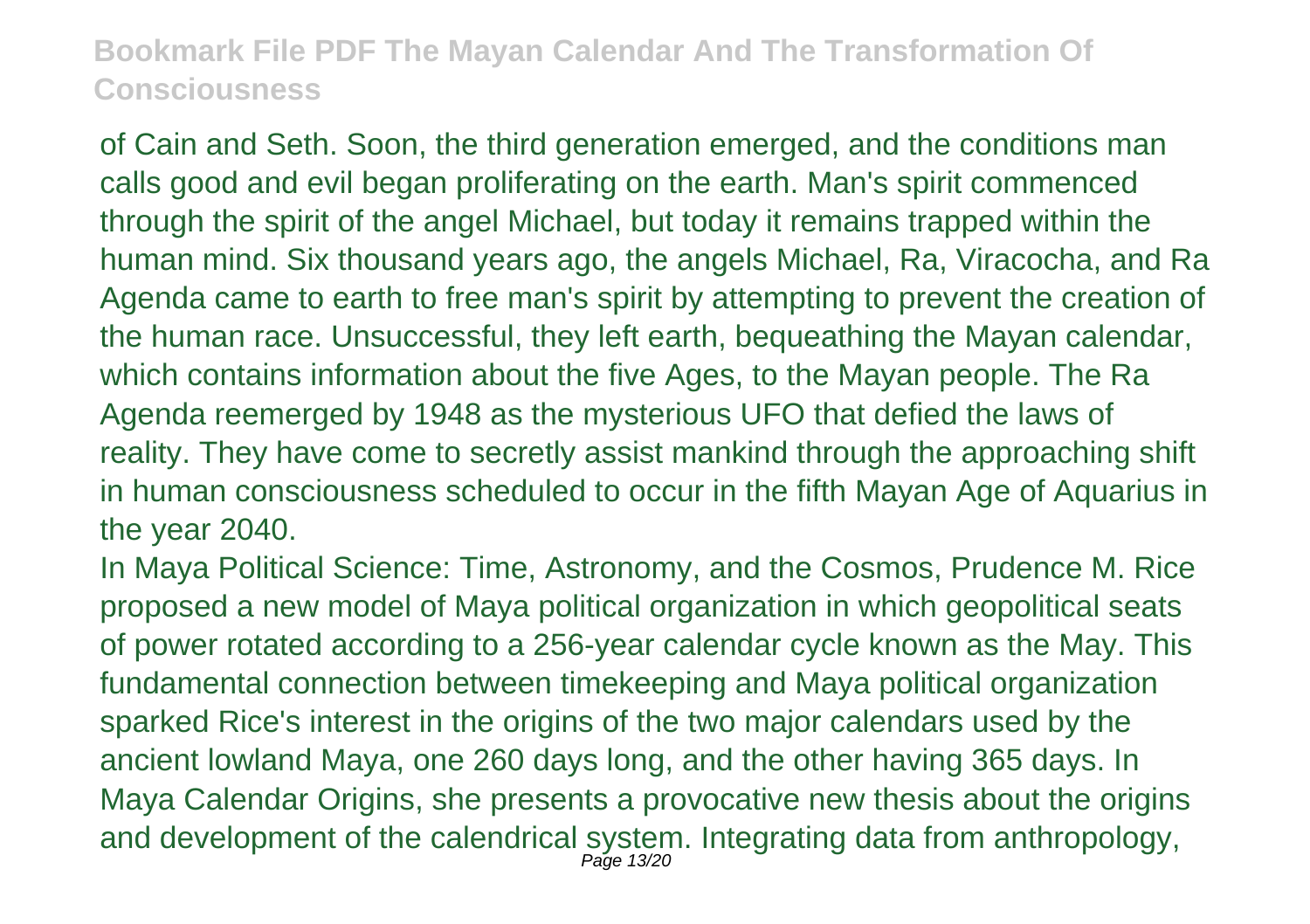archaeology, art history, astronomy, ethnohistory, myth, and linguistics, Rice argues that the Maya calendars developed about a millennium earlier than commonly thought, around 1200 BC, as an outgrowth of observations of the natural phenomena that scheduled the movements of late Archaic huntergatherer-collectors throughout what became Mesoamerica. She asserts that an understanding of the cycles of weather and celestial movements became the basis of power for early rulers, who could thereby claim "control" over supernatural cosmic forces. Rice shows how time became materialized—transformed into status objects such as monuments that encoded calendrical or temporal concerns—as well as politicized, becoming the foundation for societal order, political legitimization, and wealth. Rice's research also sheds new light on the origins of the Popol Vuh, which, Rice believes, encodes the history of the development of the Mesoamerican calendars. She also explores the connections between the Maya and early Olmec and Izapan cultures in the Isthmian region, who shared with the Maya the cosmovision and ideology incorporated into the calendrical systems.

A wall calendar providing the Maya calendar dates for each day of 2012. The Maya dates are displayed in hieroglyphics with English translations. This edition also includes "this day in Maya history" facts, beautiful photos from around the Page 14/20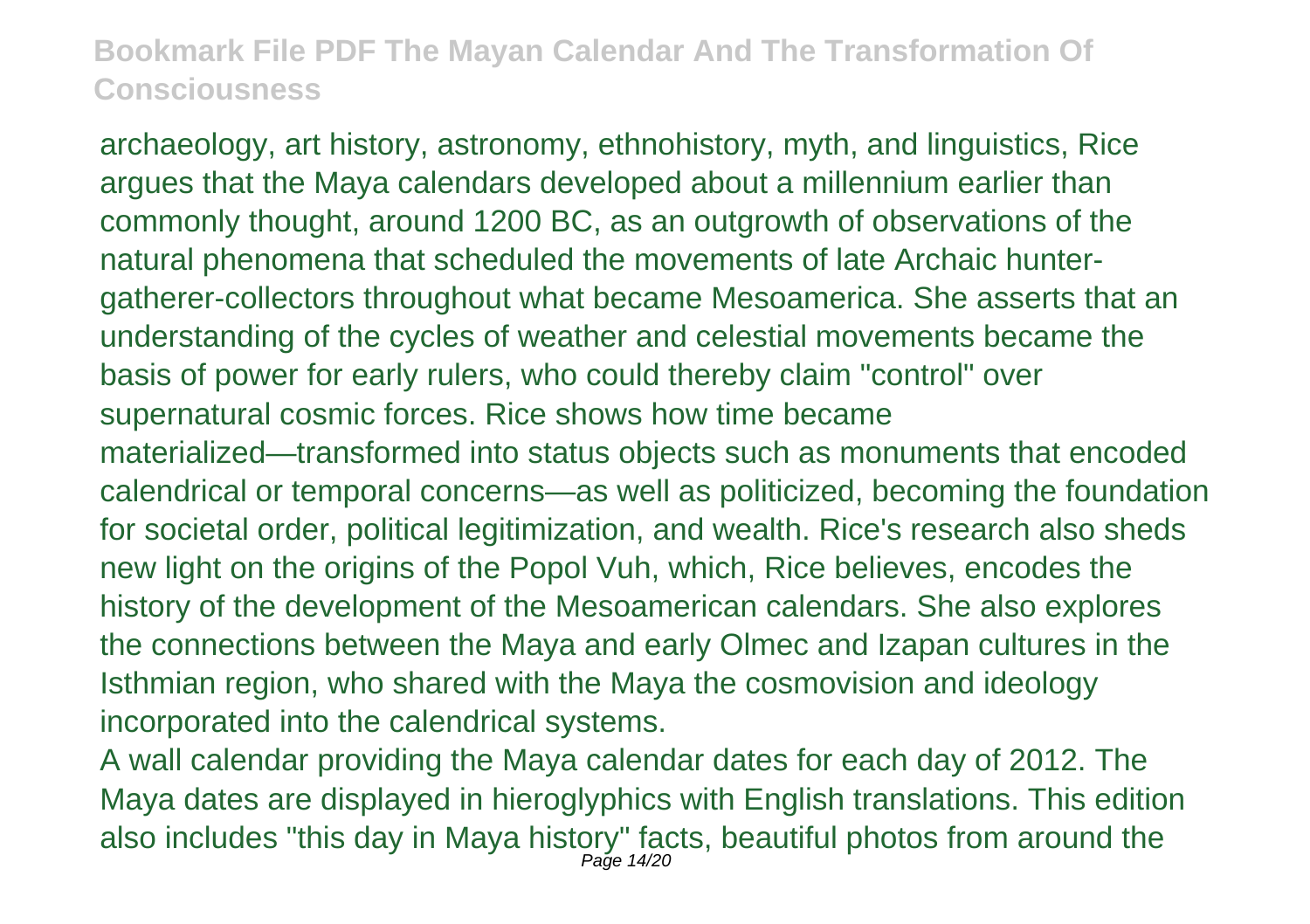Maya world, and the momentous turn of the 13th Bak'tun on December 21, 2012. Authored by archaeologist Dr. Edwin Barnhart, Director of the Maya Exploration Center.

A much-needed guide to the Mayan calendar systems and the essentials of calendar development throughout the world.

The firsthand account of a god who comes to Earth to destroy mankind and ends up being its defender. When clouds suddenly envelop the globe and a ceaseless rain begins to fall on every continent, Du Moss, an amphibious teen, has only days to save the Age of Man from the Great Flood that will wash away the modern world.

The Mayan Messages are a collection of 260 channeled messages, one for each day of the sacred Tzolkin Mayan calendar. In today $\hat{a} \in \mathbb{T}^M$ s world, there is much debate over what may or may not happen in the year 2012.The Day Keepers of the Mayan calendar speak from the  $\hat{a} \in \text{coOther Side}, \hat{a} \in \text{encouraging the reader to}$ look within, on a daily basis, for ways to create the reality one chooses to experience.No matter when the world comes to an end, these pearls of wisdom will allow you to create a life filled with peace, joy and abundance... NOW and in every moment, no matter what chaos is spinning around you.Consider purchasing a copy for your local church, school, jail or public library. Contact the Page 15/20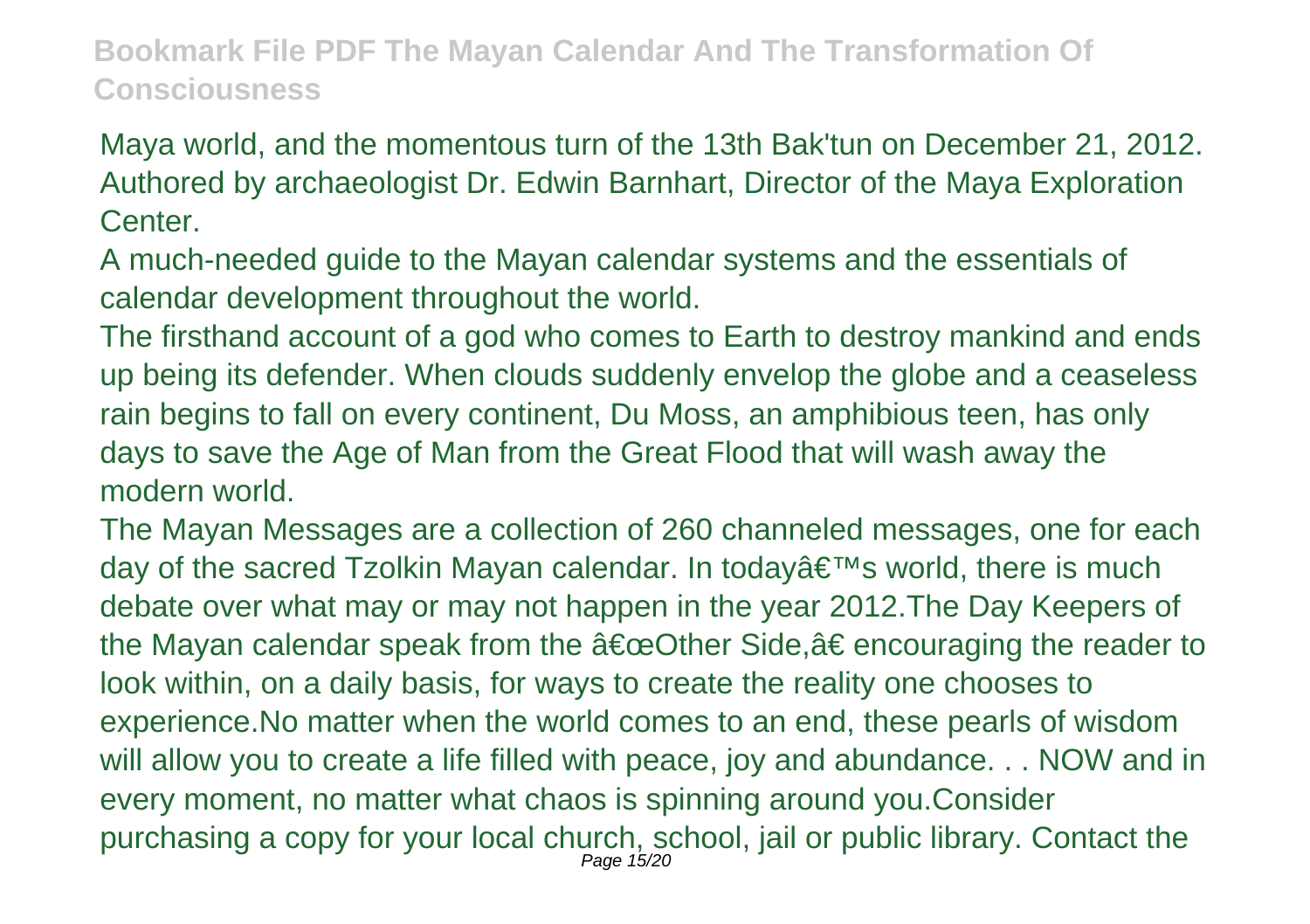author for possbile discounts on multiple book orders! A portion of the sale of this book is used to supply the Mayan Messages to jails and public libraries throughout the United States. For more information, visit our website at: www.t-ad-a.com

Perform this script about an ancient Maya love story.

"This reference work collects, defines, and correlates the month names in every recorded Maya calendrical tradition from the first hieroglyphic inscriptions to the present."--Provided by publisher.

Visionary historian Arguelles unravels the harmonic code of the ancient Maya providing valuable keys to understanding the next twenty years of human evolution.

When his archaeologist parents go missing in Central America, fourteen-year-old Max embarks on a wild adventure through the Mayan underworld in search of the legendary Jaguar Stones, which enabled ancient Mayan kings to wield the powers of living gods. Includes cast of characters, glossary, facts about the Maya cosmos and calendar, and a recipe for chicken tamales.

Reveals the Mayan calendar to be a spiritual device that describes the evolution of human consciousness from ancient times into the future • Shows the connection between cosmic evolution and actual human history • Provides a new Page 16/20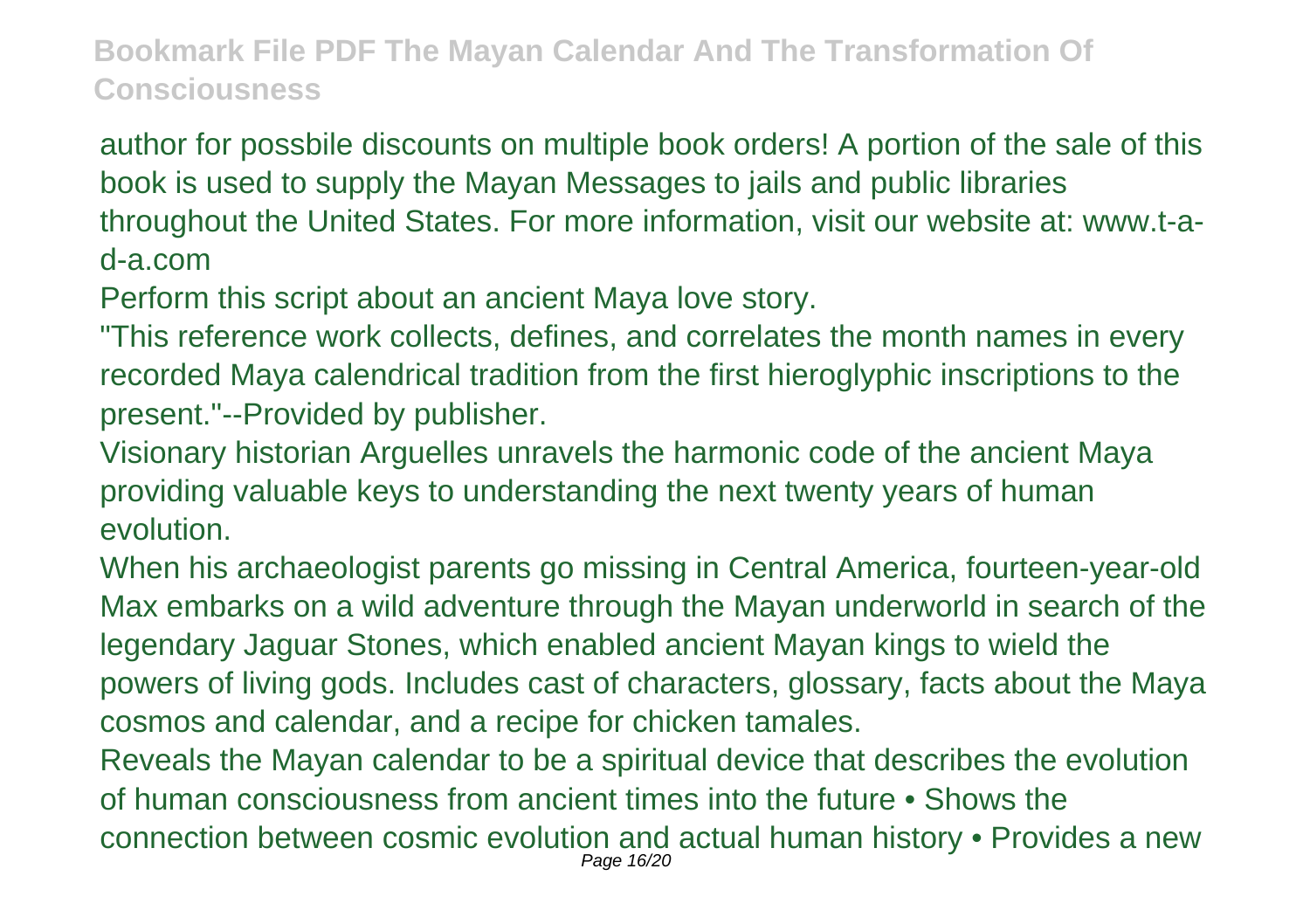science of time that explains why time not only seems to be speeding up in the modern world but is actually getting faster • Explains how the end of the Mayan calendar is not the end of the world, but a path toward enlightenment The prophetic Mayan calendar is not keyed to the movement of planetary bodies. Instead, it functions as a metaphysical map of the evolution of consciousness and records how spiritual time flows--providing a new science of time. The calendar is associated with nine creation cycles, which represent nine levels of consciousness or Underworlds on the Mayan cosmic pyramid. Through empirical research Calleman shows how this pyramidal structure of the development of consciousness can explain things as disparate as the common origin of world religions and the modern complaint that time seems to be moving faster. Time, in fact, is speeding up as we transition from the materialist Planetary Underworld of time that governs us today to a new and higher frequency of consciousness--the Galactic Underworld--in preparation for the final Universal level of conscious enlightenment. Calleman reveals how the Mayan calendar is a spiritual device that enables a greater understanding of the nature of conscious evolution throughout human history and the concrete steps we can take to align ourselves with this growth toward enlightenment.

Explains in a larger perspective the true meaning of the calendrical system of the Page 17/20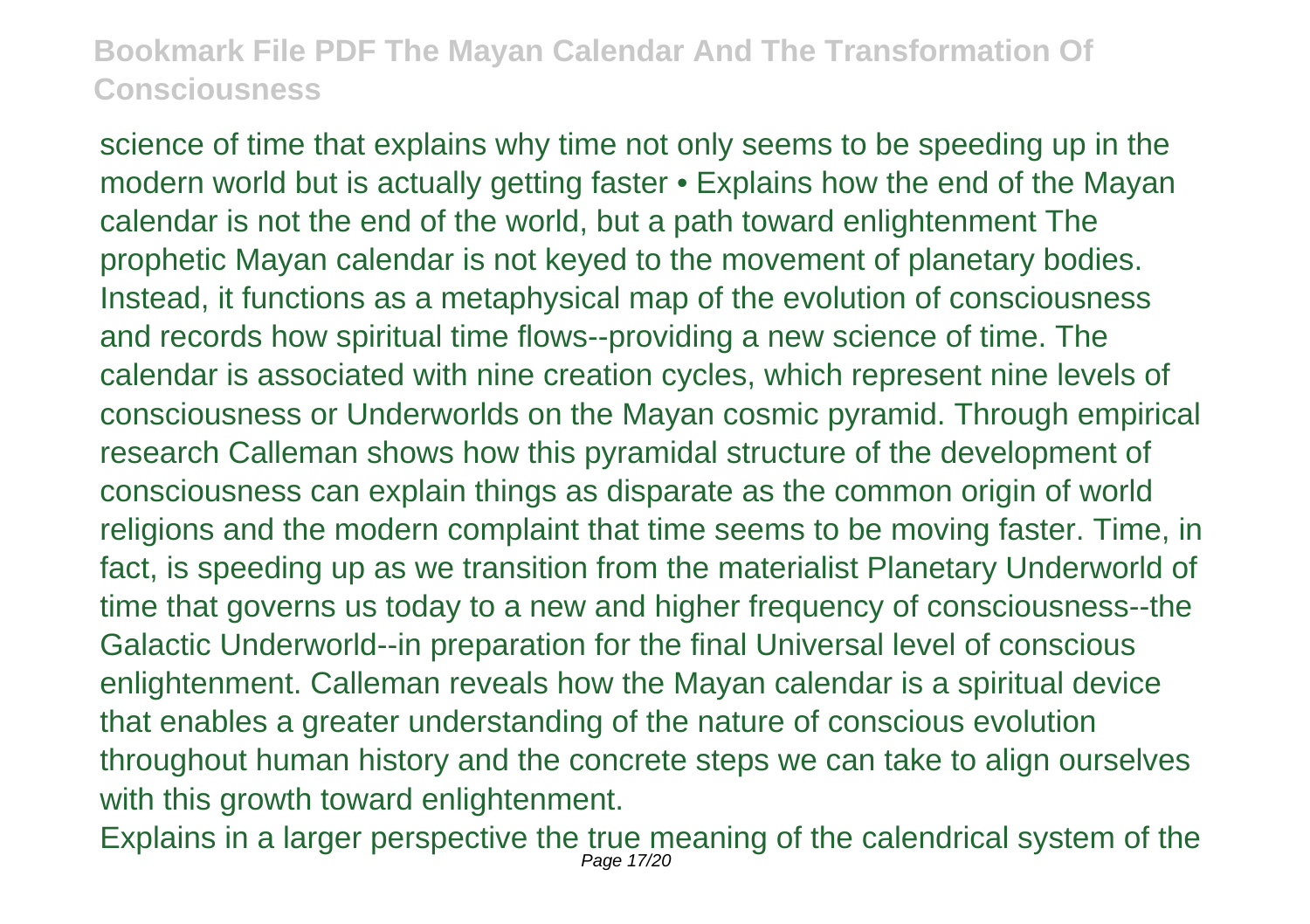Maya. The book reflects one of the greatest changes in human thinking ever to have taken place, one that unifies Western and Eastern thinking. The book provides a common perspective on the emergence of all human religions and schools of thought. As the true meaning of the calendar is solved it becomes clear that we are living in a creation that evolves according to a pre-set schedule provided by the Mayan calendar, aiming at a completion on 28 October 2011. The basis for a prophetic science is now returning. The message of this book is crucial to everyone alive: human life has a higher purpose and we may all live so as to fulfil this.

Take a look at the science behind the Mayan calendar, prophecies and mythology. The Maya believed multiple cycles governed civilization. They created various calendars to track these cycles. Their short count calendar tracked a 256-year cycle believed to control epidemics, famines, warfare and more. Scientists have found a 250-year solar cycle that also appears to affect epidemics, famines, warfare and more. Their long count calendar tracked a 5000-year cycle related to natural disasters and cosmic catastrophes. Scientists have also discovered that the Earth is subjected to periodic bombardment by comets and asteroids that plunges the world into long periods of darkness and cold. Mayan mythology appears to record such events and in some instances Page 18/20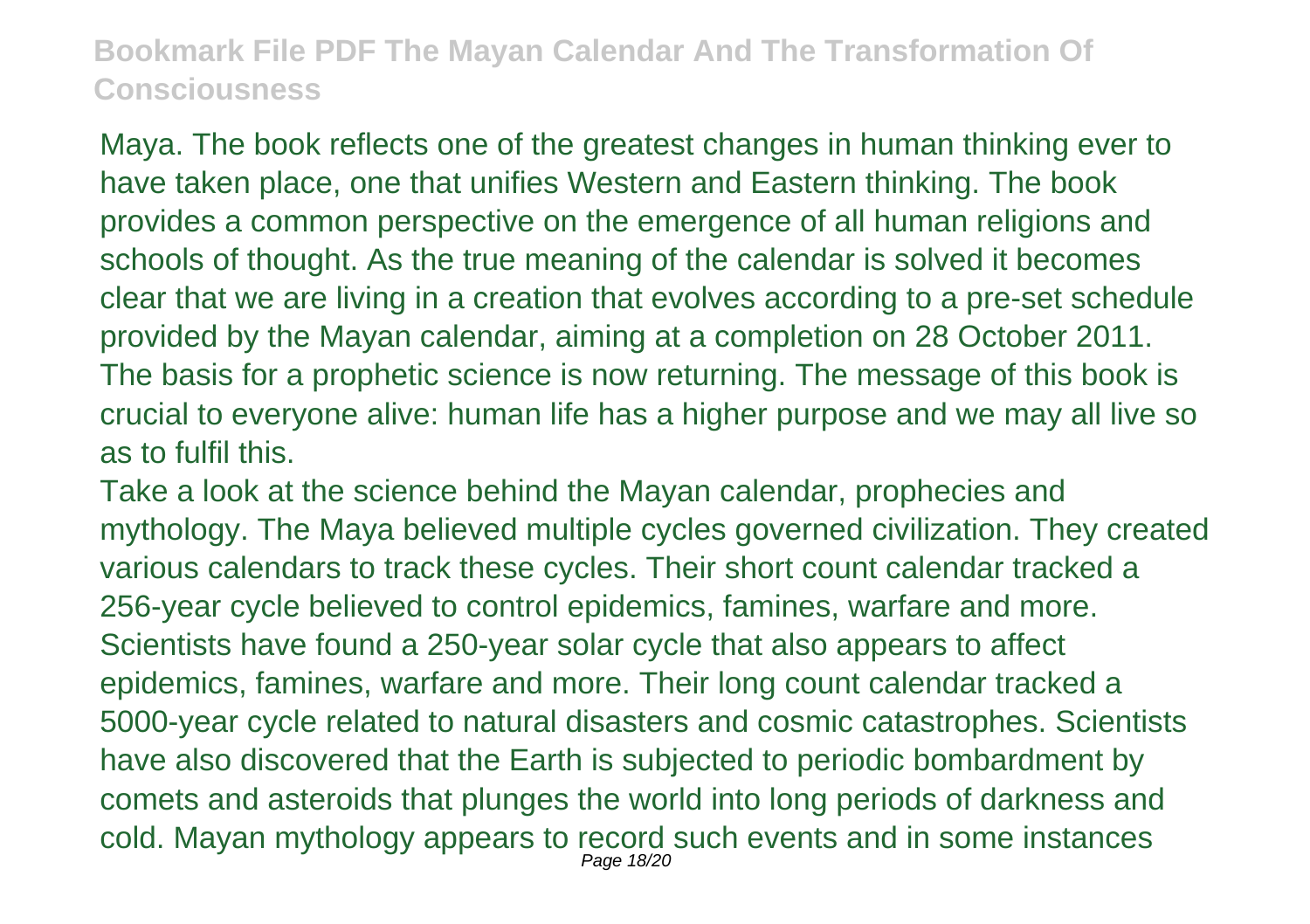even the exact dates on which these catastrophes occurred in the past. By comparing these dates with ice core records, sedimentary records, and climate records, this book reveals the truth about civilization's darkest days. And what may lie ahead in the future.

On the Mayan Calendar, every day of the year represents the energy of one of the twenty solar glyphs and one of the thirteen numbers, called tones. The solar glyph indicates your soul purpose, and the tone is the energy you will use to attain this purpose.

Looks at the culture of the Maya and the theories surrounding the end of their calendar in 2012.

These four discourses in 2012 are just that, formal conversations. They are related to the Mayan Calendar's end of a very important time group. There have been many books, websites, and organizations formed around the Mayan Calendar and the Mayans themselves. The contemporary groups of indigenous people of Central America who are generally considered to be decedents of the ancient Mayans are the constant study of individuals and organizations ranging from serious academics to interloping practitioners of Mayan life and Mayan spirituality. These discourses are a very different vision of the Mayan Calendar's end of time. Professor bell suggests a unique action that 2012 presents to you. Page 19/20